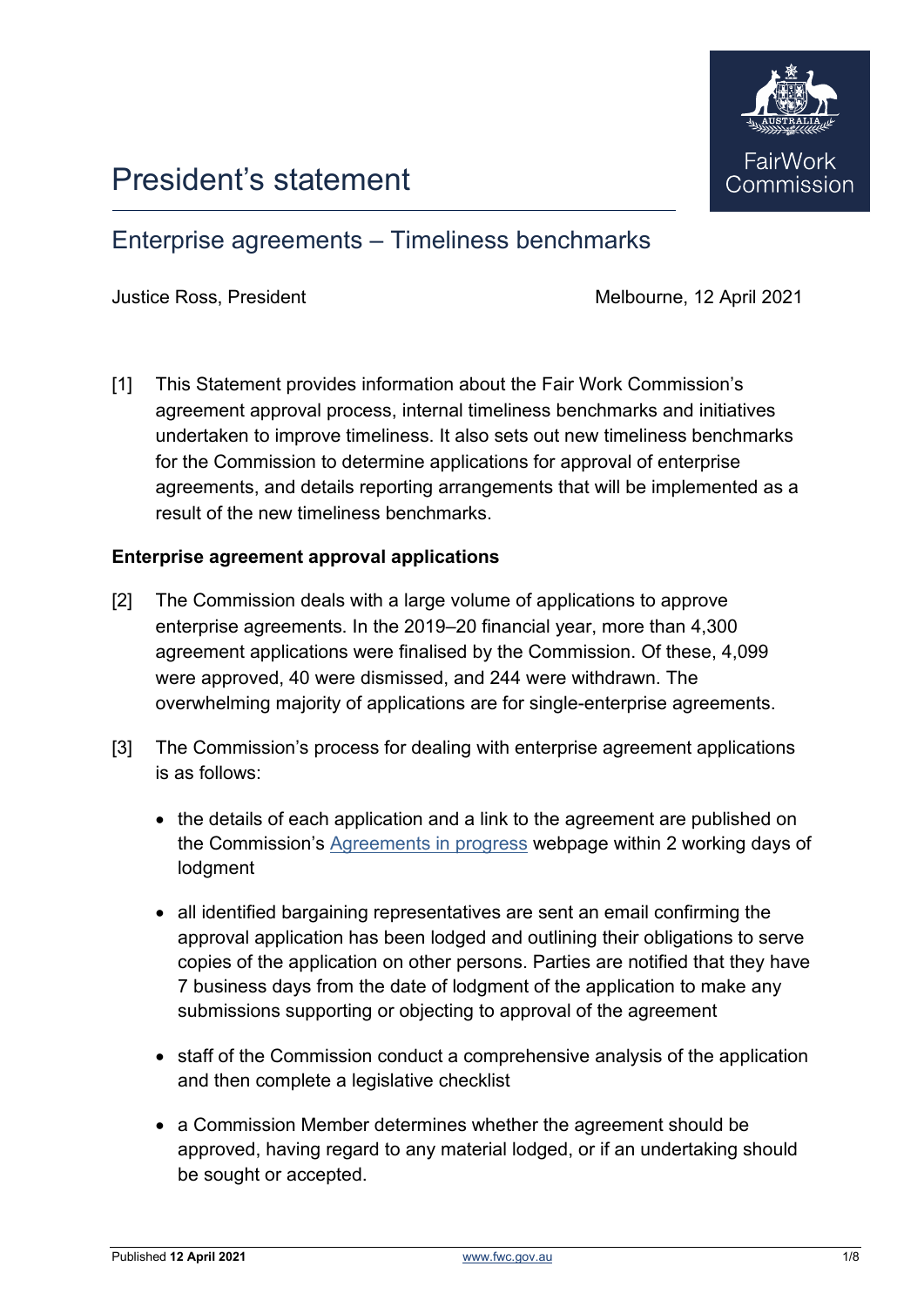[4] Most applications are dealt with on the papers, without a hearing. Only around 10 per cent of applications are listed for hearing, usually when a Commission Member considers it necessary or desirable to conduct a hearing (for example if the matter is complex), or when an interested party has requested a conference or hearing during the approval process.

# **Internal timeliness benchmarks**

- [5] Currently, there are two internal timeliness benchmarks for enterprise agreement approval applications.
- [6] For compliant agreements that are supported by complete applications at  $\log$  lodgment<sup>[1](#page-1-0)</sup> and can be approved without undertakings or any follow up ('simple applications'):
	- 50 per cent are to be finalised within 3 weeks, and
	- 100 per cent are to be finalised within 8 weeks.
- [7] For applications that require undertakings or cannot be approved based on the material provided at lodgment, contested applications, and applications requiring a hearing ('complex applications'):
	- 50 per cent are to be finalised within 10 weeks, and
	- 100 per cent are to be finalised within 16 weeks.
- [8] From 1 July 2020 to 31 March 2021, compliant agreements that were supported by complete applications at lodgment (that being 28% of all lodgments) were approved within a median of 13 calendar days, or 9 working days. All applications were determined in a median of 24 calendar days (or 19 working days).
- [9] As at 31 March 2021, there were no applications in the system more than 16 weeks old. Of the 235 applications currently being considered by the Commission, 96 per cent were lodged less than 8 weeks ago, with 90 per cent of applications being determined within 6 weeks of lodgment.
- [10] There has been a significant improvement in timeliness of approving enterprise agreements in recent years. As shown in Table 1, the improvement has occurred across all categories of agreement applications since 2017–18.

<span id="page-1-0"></span> $1$  A complete application is an application that is accompanied by all documents required under the *Fair Work Act 2009* and the Fair Work Commission Rules. A compliant agreement is one that satisfies the approval requirements under the *Fair Work Act 2009* without undertakings.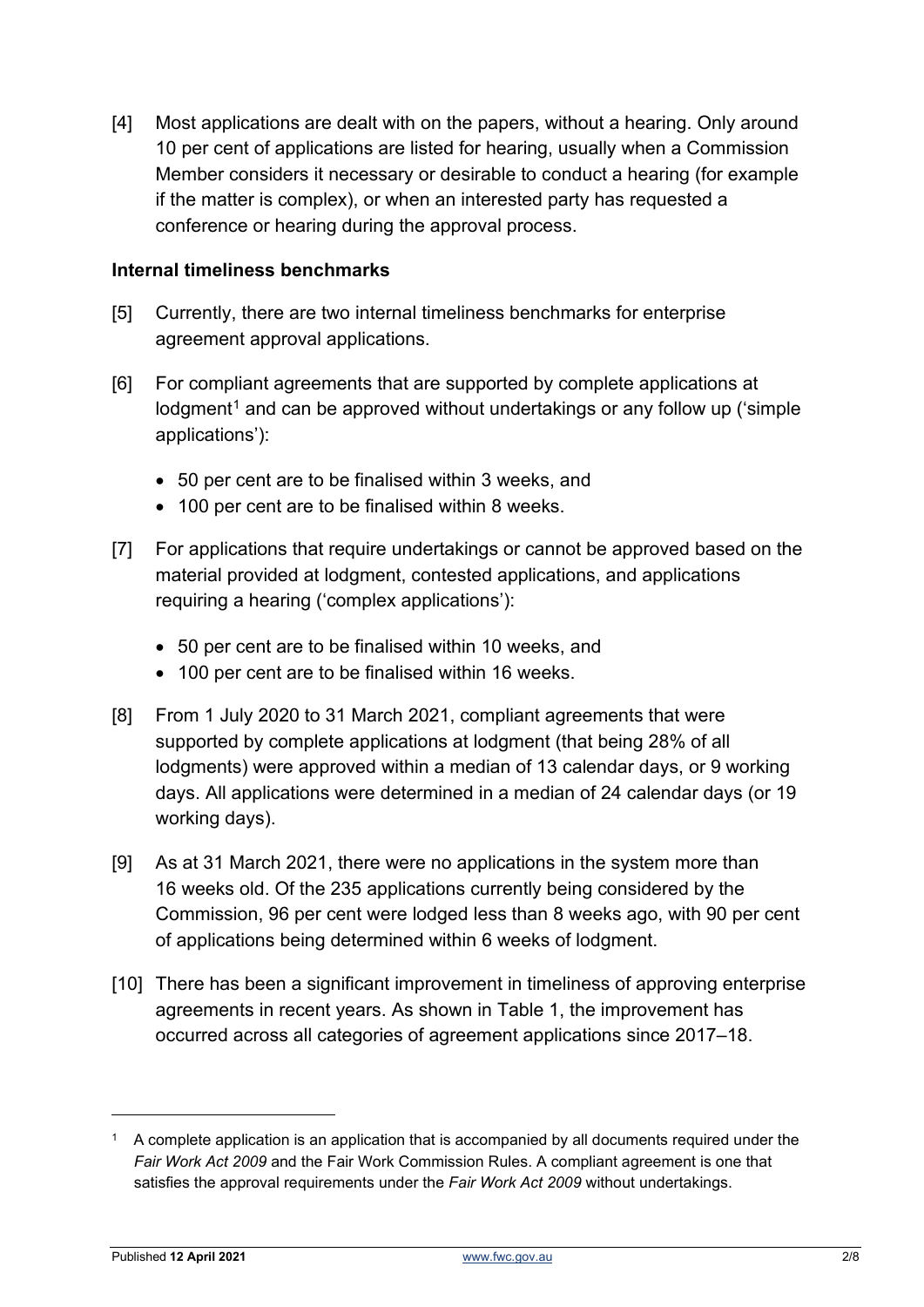| <b>Median calendar</b><br>days from lodgment PBS KPI <sup>a</sup> 2017-18 2018-19<br>to approval |         |         |         | $1$ Jul-<br><b>31 Dec</b><br>2019 | $1$ Jan-<br>30 Jun<br>2020 | 1 Jul 2020-<br>31 Mar 2021 |
|--------------------------------------------------------------------------------------------------|---------|---------|---------|-----------------------------------|----------------------------|----------------------------|
| Agreement approved<br>without undertakings                                                       | 32 days | 32 days | 30 days | 20 days                           | 17 days                    | 16 days                    |
| Simple applications b                                                                            |         | n/a     | 19 days | 15 days                           | 14 days                    | 13 days                    |
| All agreements<br>approved<br>(with & without<br>undertakings)                                   |         | 76 days | 79 days | 37 days                           | 33 days                    | 26 days                    |

#### **Table 1: Median calendar days to approve agreements**

<sup>a</sup> This is the Portfolio Budget Statement Key Performance Indicator set in the 2019–20 Budget Papers at p.127

<sup>b</sup> 'Simple applications' are complete and supported by a compliant application that can be approved based on the material provided at lodgment. 'Complex applications' are all other applications, including those that require an undertaking or follow up by the Commission after lodgment.

# [11] The Commission's performance against its internal benchmarks in the most recent six month period to 31 March 2021 is set out in Table 2 below.

# **Table 2: Timeliness Benchmarks**

| <b>Enterprise</b><br>agreements<br><b>timeliness</b> |                              | <b>Actual performance</b> |                            |                            |                               |                             |  |  |  |  |
|------------------------------------------------------|------------------------------|---------------------------|----------------------------|----------------------------|-------------------------------|-----------------------------|--|--|--|--|
|                                                      | <b>Internal</b><br>benchmark | $2018 - 19$               | $1$ Jul-<br>30 Sep<br>2019 | $1$ Jul-<br>31 Dec<br>2019 | $1$ Jan $-$<br>30 Jun<br>2020 | 1 July 2020-<br>31 Mar 2021 |  |  |  |  |
| Simple applications <sup>a</sup> :                   |                              |                           |                            |                            |                               |                             |  |  |  |  |
| approved in<br>3 weeks                               | 50%                          | 60%                       | 61%                        | 64%                        | 77%                           | 81%                         |  |  |  |  |
| approved in<br>8 weeks                               | 100%                         | 89%                       | 95%                        | 96%                        | 97%                           | 99.2%                       |  |  |  |  |
| Complex applications <sup>a</sup> :                  |                              |                           |                            |                            |                               |                             |  |  |  |  |
| approved in<br>10 weeks                              | 50%                          | 21%                       | 65%                        | 72%                        | 76%                           | 96%                         |  |  |  |  |
| approved in<br>16 weeks                              | 100%                         | 62%                       | 80%                        | 85%                        | 90%                           | 99.8%                       |  |  |  |  |

a 'Simple applications' are complete and supported by a compliant application that can be approved based on the material provided at lodgment. 'Complex applications' are all other applications, including those that require an undertaking or follow up by the Commission after lodgment.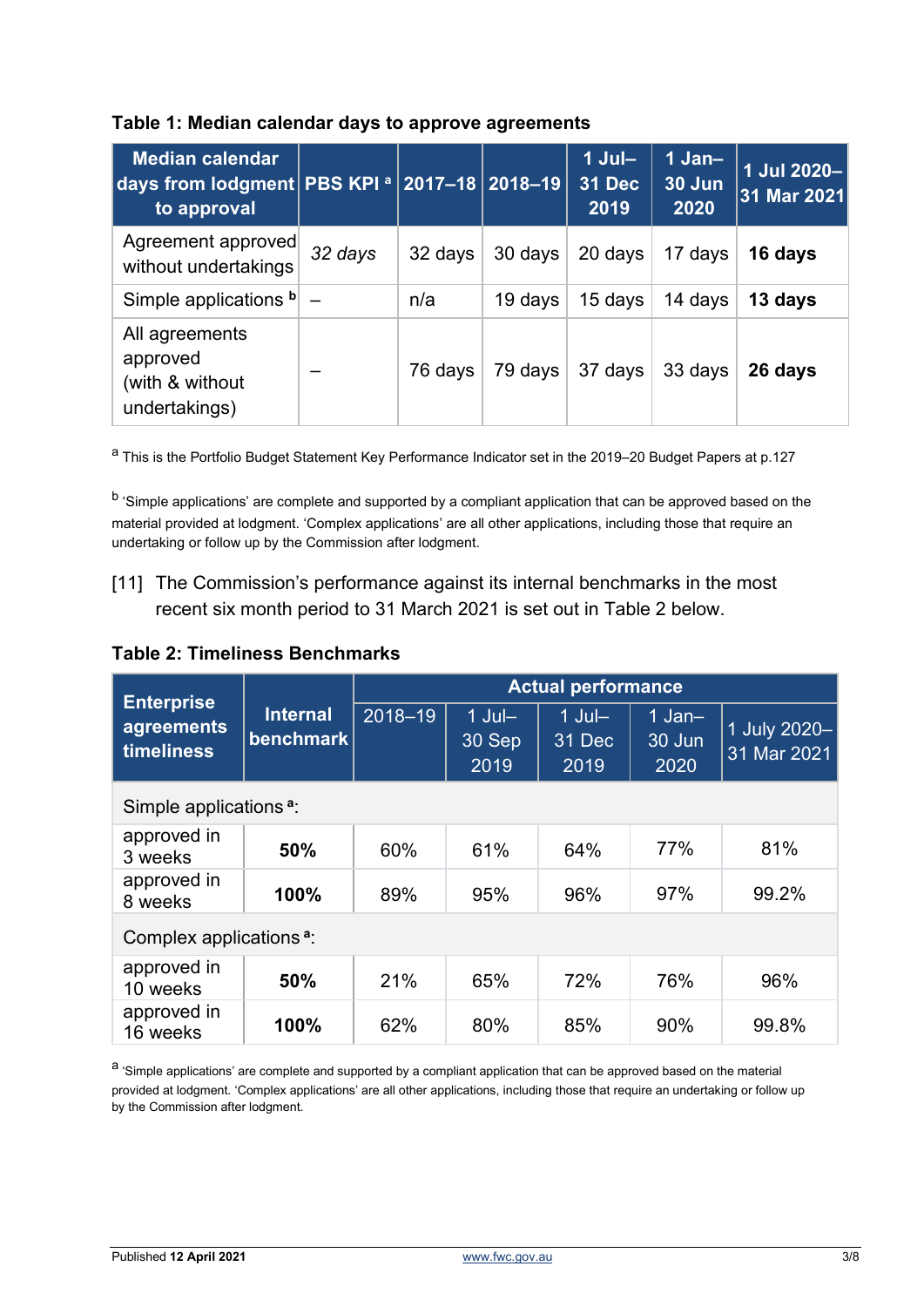# **Initiatives to improve compliance and timeliness**

[12] The improvement in the Commission's approval timeliness has been achieved through a combination of initiatives focused on the Commission's processes, together with providing better tools, information and assistance to parties. These initiatives have been outlined in previous Enterprise Agreement Updates<sup>[2](#page-3-0)</sup>, and are set out below.

#### *Information tools and resources*

- [13] A number of different agreement related resources have been published, including:
	- an online tool to enable employers to lodge a compliant Notice of Employee Representational Rights
	- a step-by-step guide to making compliant single-enterprise agreements
	- a legislative checklist (including a checklist for varying agreements)
	- an online automated date calculator to assist parties to comply with all legislative timing requirements
	- a guide to making undertakings.
- [14] The [Agreements](https://www.fwc.gov.au/awards-agreements/agreements) pages on the Commission's website have recently been revised to make them easier to navigate. The Commission is also currently undergoing a broader website review which will provide further enhancements.
- [15] The Commission publishes a weekly [Bulletin](https://www.fwc.gov.au/cases-decisions-and-orders/fwc-bulletin) and [Quarterly Practitioner Update](https://www.fwc.gov.au/resources/quarterly-practitioner-update) on case law. This includes guidance on specific matters that result in common mistakes, such as model terms for NES precedence clauses.

#### *Education and engagement*

[16] The Commission continues to work with the Agreements User Group established in early 2019 comprising the employers and organisations that lodge, or are associated with, the greatest number of agreement applications. The group provides a forum in which the Commission can hear directly from employers, unions and employer organisations about their experiences and

<span id="page-3-0"></span><sup>&</sup>lt;sup>2</sup> See [Enterprise Agreement update 24 February 2020;](https://www.fwc.gov.au/documents/documents/media/enterprise-agreements-update-24-02-2020.pdf) Enterprise Agreement Update 16 August [2019.](https://www.fwc.gov.au/documents/documents/media/enterprise-agreements-update-16-aug-2019.pdf)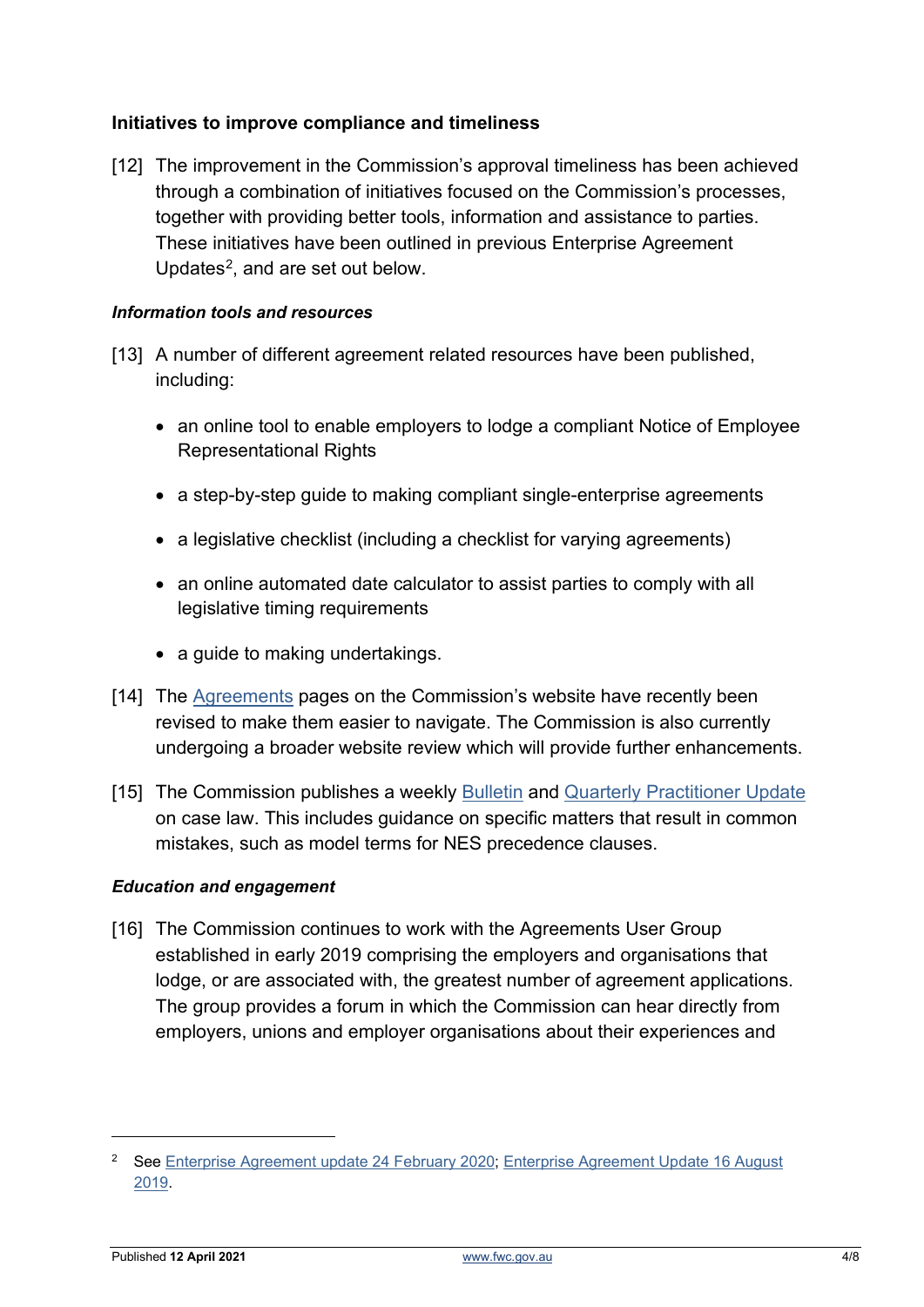ideas to improve agreement approval processes. This group has provided ideas about improving case management practices and information resources.

- [17] The Commission has also engaged with frequent users to assist with their experience of the agreement approval process. In 2020 the Commission held 14 sessions (mostly via videoconference) with 150 attendees from 45 organisations. The purpose of the sessions was to discuss improvements in enterprise agreements and approval applications. Tailored information was provided to each party identifying common errors in their applications and how they could be overcome.
- [18] The Commission offers parties who are intending to lodge a large number of applications the opportunity to submit a draft of their applications for a 'prelodgement assessment'. Commission staff, and where appropriate a Member, will review the draft and provide feedback on any issues that may prevent or delay approval when the agreement is lodged.

#### *Improved compliance*

[19] Our focus on education has led to a significant reduction in the proportion of agreements requiring undertakings before they can be approved. The proportion of agreements approved without undertakings has increased to 56 per cent of all agreements approved, from a low of 30 per cent in late 2017. This is set out in Chart 1.



# **Chart 1: Proportion of agreements approved with and without undertakings, July 2013 to March 2021**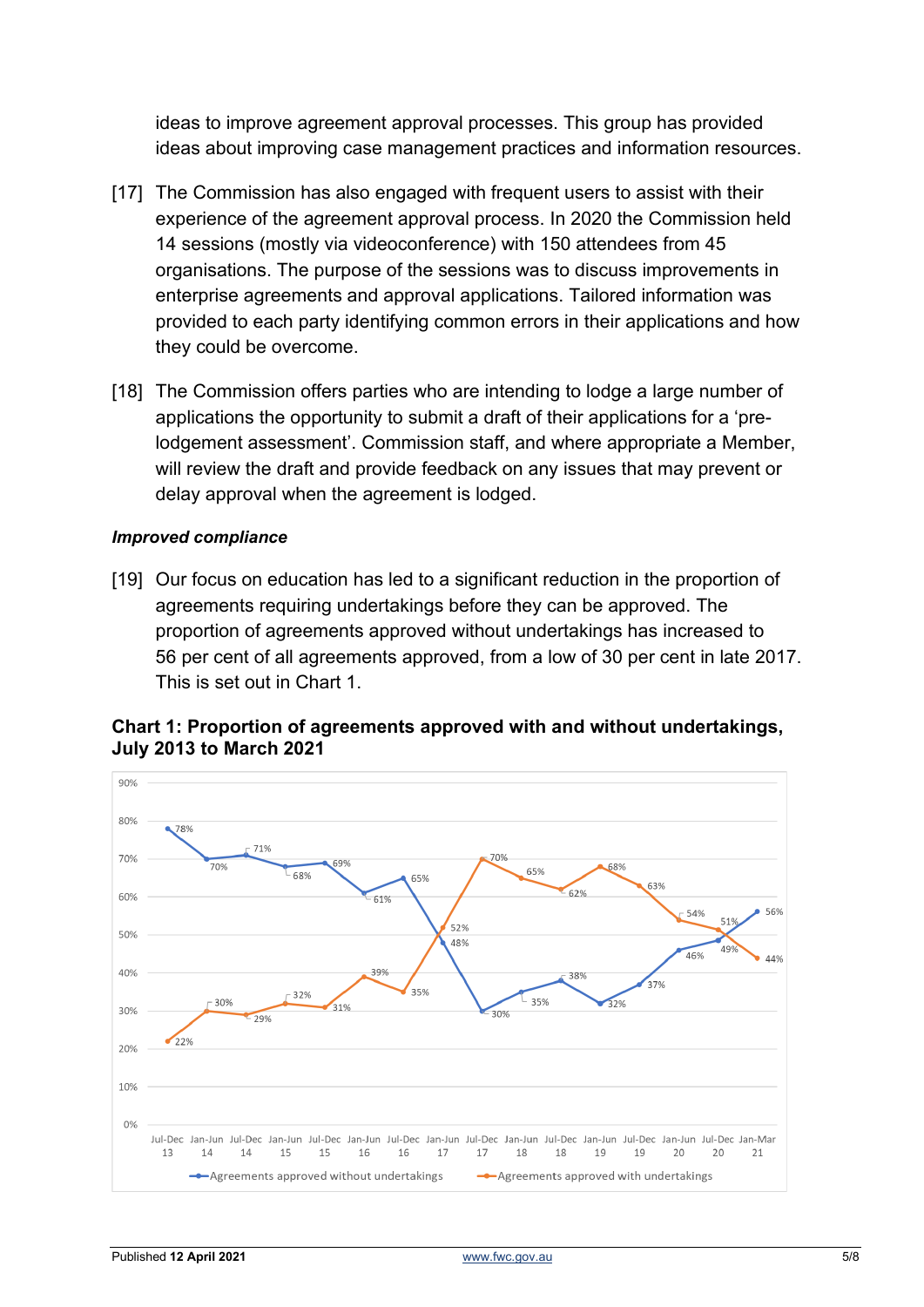# **New initiatives**

#### *Form F16 and online lodgment service*

- [20] The Commission has developed an improved online lodgment service which will initially allow users to lodge single-enterprise and multi-enterprise agreements electronically via an online Form F16 – Application for approval of enterprise agreement (other than a greenfields agreement). This will assist both parties and the Commission by reducing the need for follow up and consequential delays in approval. The online Form F16 pre-populates information and alerts users when key information has been omitted or appears incorrect.
- [21] The online lodgment service allows users to create an account, save partially completed forms and view the history and status of submitted applications.
- [22] The online lodgment service will integrate with the Commission's case management system and will support the development of further online forms for other matter types. This will reduce processing time at lodgment and assist with compliance.
- [23] The online lodgment service and online Form F16 was launched to a select group of users on 12 March 2021. This will provide the Commission with valuable feedback and suggestions prior to a broader public launch in April 2021.
- [24] The Commission will transition from paper-based applications to online applications as the preferred method of lodgment of single-enterprise and multienterprise agreements. Assistance will be provided by Commission staff to support the parties with this transition.

#### *Form F17*

[25] The Commission has also commenced development of an online Form F17 – Employer's declaration in support of an application for approval of an enterprise agreement (other than a greenfields agreement) within the online lodgment service. The online Form F17 will include built-in logic, alerts when dates do not meet legislative requirements or answers are omitted, prompts to guide a user to lodge compliant applications, and allow users to share and collaborate on the form prior to lodgment. A timeline for the development of this online form is outlined under 'Next steps'.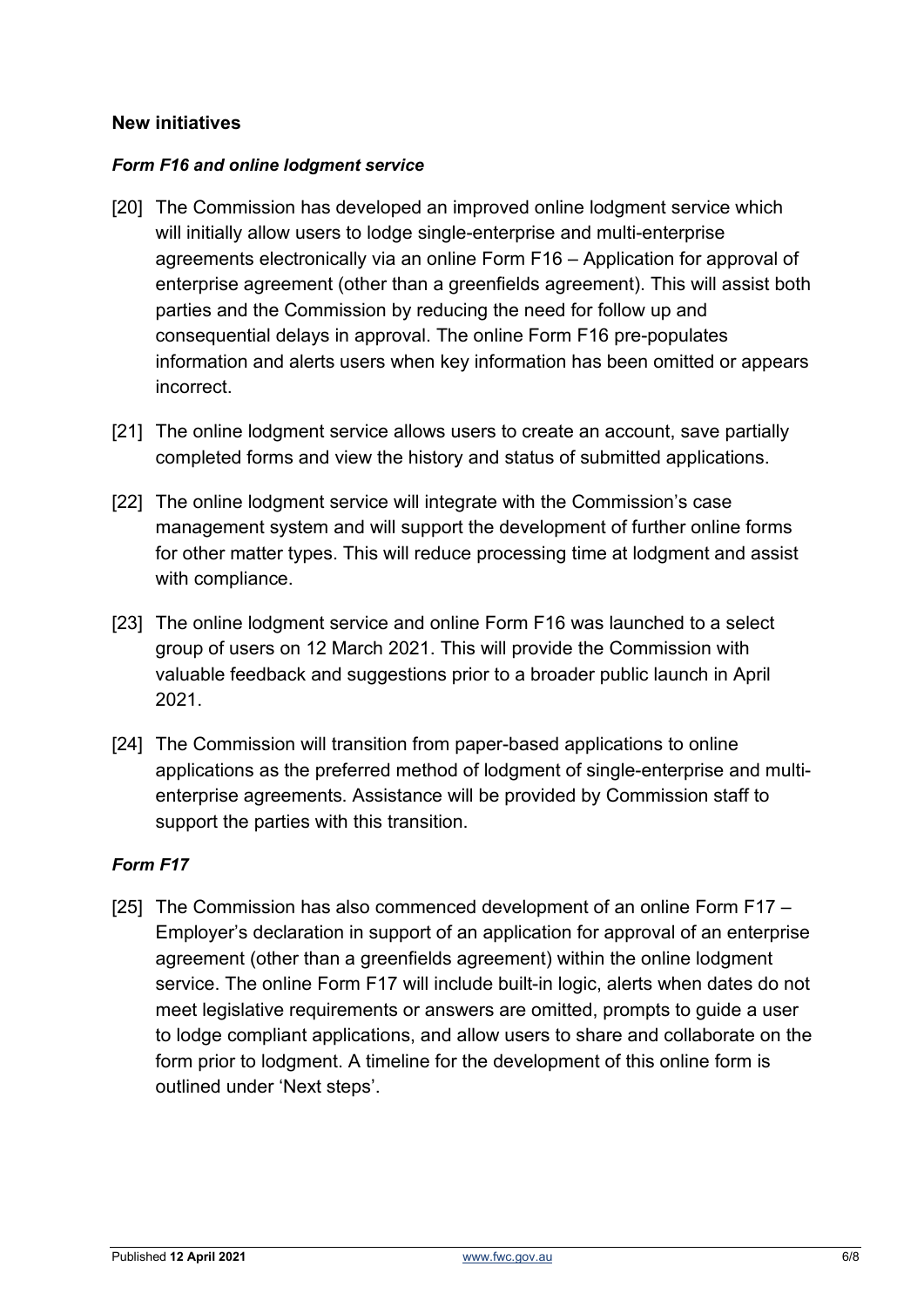#### *Changes to administrative processes*

- [26] A number of changes to the Commission's administrative processes are being implemented to assist in improving timeliness.
- [27] Changes have been made to the Commission's lodgment and processing practices. The current processes are outlined at [3]. Copies of agreements lodged for approval will no longer be redacted before being published on the [Agreements in progress](https://www.fwc.gov.au/awards-and-agreements/agreements/agreements-progress) page on the Commission's website, and the separate lodgment email and subsequent email relating to service will be merged and sent as one email. Agreement approval applications will be given the highest priority for processing upon receipt.
- [28] In addition to the implementation of the smart form F16 and F17 (see [20] [25]) the Commission has undertaken a process of reviewing questions on certain forms in an attempt to assist parties to file complete applications (and therefore limiting administrative follow up time for both the parties and the Commission).
- [29] The Commission will host webinars to engage with parties and provide guidance on changes arising to processes for enterprise agreements and timeliness benchmarks, and detail practical changes that have been made to relevant processes. The webinars will be held at regular periods and will be used in the future for educative purposes.

# **Next steps**

#### *New internal timeliness benchmarks*

- [30] From 1 May 2021, the Commission will be working toward new internal timeliness benchmarks as follows:
	- (a) For compliant agreements that are supported by complete applications at lodgment<sup>[3](#page-6-0)</sup> and can be approved without undertakings or any follow up ('simple applications'):
		- 50 per cent are to be approved in 10 working days
		- 95 per cent are to be approved in 20 working days
	- (b) For applications that require undertakings or cannot be approved based on the material provided at lodgment, contested applications, and applications

<span id="page-6-0"></span><sup>&</sup>lt;sup>3</sup> A complete application is an application that is accompanied by all documents required under the *Fair Work Act 2009* and the Fair Work Commission Rules. A compliant agreement is one that satisfies the approval requirements under the *Fair Work Act 2009* without undertakings.